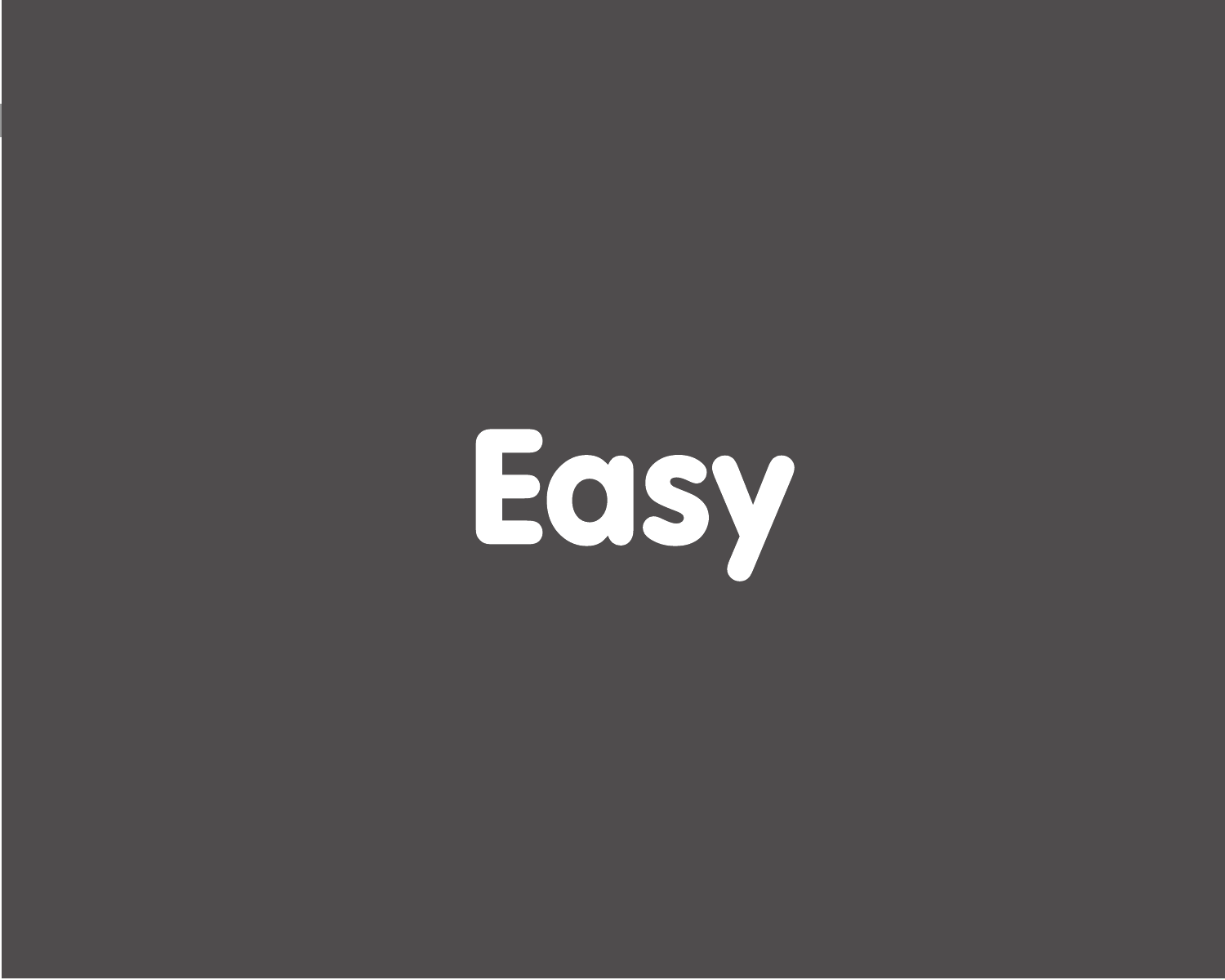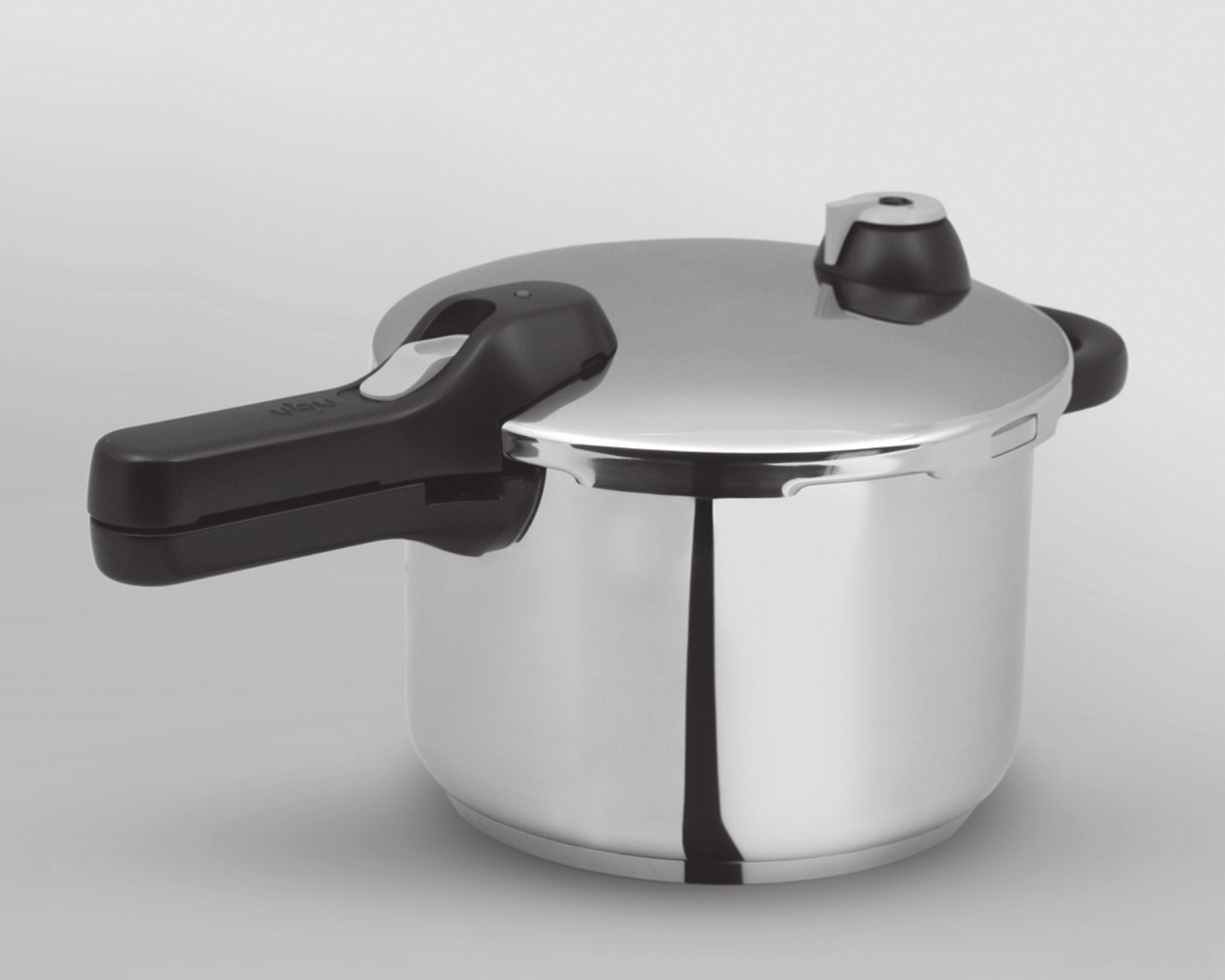# **TABLE OF CONTENTS**

**0. IMPORTANT PRECAUTIONS 1. PRODUCT DESCRIPTION** PAGO2 **2. PRIOR TO FIRST USE** PAG04 **3. USING THE PRESSURE COOKER PAG05 4. UPKEEP AND MAINTENANCE** PAG10 **5. WARRANTY CERTIFICATE** PAG14 **6. DECLARATION OF COMPLIANCE** PAG14

**7. COOKING TIMES** PAG15





Recommended maximum power 3000W



## **IMPORTANT PRECAUTIONS**

**1.** Read the present instructions carefully to the end so as to become familiar with the characteristics and potential of the pressure cooker.

**2.** Take great care when using it near children.

**3.** Do not place the pressure cooker in a heated oven.

**4.** When the pressure cooker is under pressure, handle it very carefully. Do not touch warm surfaces. Use the handles and, if necessary, use gloves or another mean of protection.

**5.** Do not use the pressure cooker for any purpose other than that for which it is intended.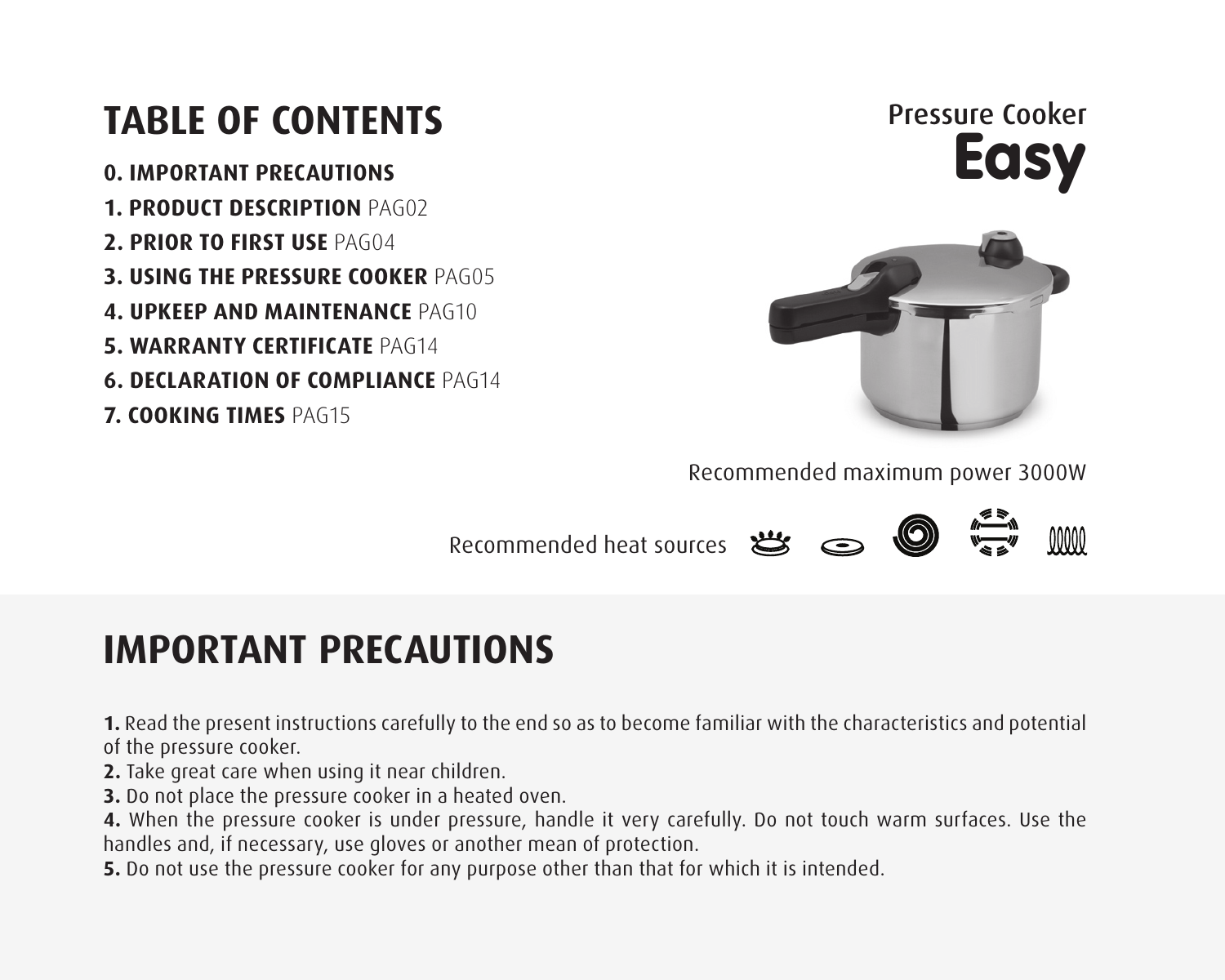#### **IMPORTANT PRECAUTIONS** PAG01

**6.** The pressure cooker works under pressure. Misuse may cause burns and serious damages. Check that the pressure cooker has been properly closed and the valves are clear before placing it on the heat source. Read the chapter "Using the pressure cooker".

**7.** Never force the opening of the pressure cooker or remove the lid without first checking that the pressure cooker is depressurised. See the instructions on depressurisation in point 3.3 of the present manual.

**8.** Do not use the pressure cooker without liquid inside, as it could be seriously damaged. Read the chapter "Prior to First Use".

**9.** Do not fill the pressure cooker more than 2/3 of its capacity. With food which increases in volume during cooking, such as rice or dry vegetables, do not fill the pressure cooker more than half of its capacity.

**10.** Do not place an empty pressure cooker on a connected source of heat.

**11.** When you use an electrical or vitroceramic griddle, use a disk with a diameter which is equal to or lower than the diameter of the bottom (Bd) of the pressure cooker. Make sure the bottom of the cooker is clean and dry.

**12.** When you use a gas stove, adjust the flame so it doesn't go above the diameter of the bottom.

**13.** The superficial skin of some meats swells under the effect of pressure (e.g. tongue). After cooking, do not prick the meat if it looks swollen; you may scald yourself. Prick the meat before cooking.

**14.** When making greasy foods, you should shake the pressure cooker slightly before opening the lid, preventing the food from spitting out.

**15.** Do not use the pressure cooker under pressure for frying food.

**16.** Do not operate the safety systems more than that which is recommended in the cleaning and maintenance instructions. Read the chapter "Upkeep and maintenance".

**17.** Do not use the pressure cooker when it, or any of its components, is damaged or does not correspond to the functions described in the usage instructions. Only use replacement parts of the Silampos brand and of the model in question. Contact the Silampos Post Sales Assistance Service.

#### **18.** FOLLOW AND KEEP THESE INSTRUCTIONS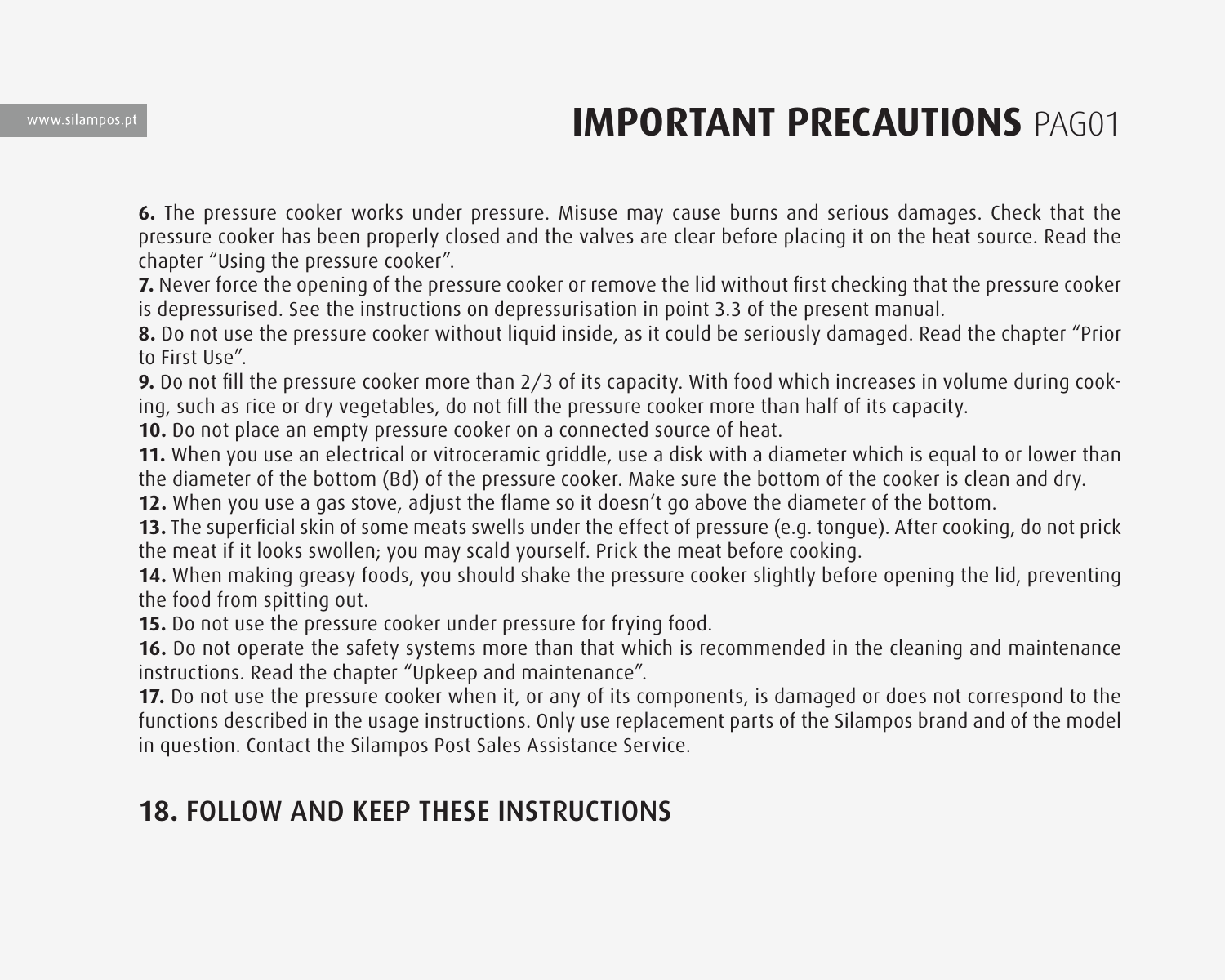#### PAG02 **PRODUCT DESCRIPTION**

| Capacity<br>(Liters) | Interior Diam. of Diameter of<br>pressure cooker (cm) bottom (cm) |      | Type    | Oper. pressure (bar)*<br>Level $1 \mid$ Level 2 |     | Safety<br>pressure (bar) <sup>*</sup> |  |
|----------------------|-------------------------------------------------------------------|------|---------|-------------------------------------------------|-----|---------------------------------------|--|
| 4                    |                                                                   | 19.6 | Bayonet | 0.5                                             | 0.9 | 1.9                                   |  |
| b                    |                                                                   | 19.6 | Bayonet | 0.5                                             | 0.9 | 1.9                                   |  |
| 7,5                  |                                                                   | 19.6 | Bayonet | 0.5                                             | 0.9 | 1.9                                   |  |

**\* Pressure unit: 1 bar = 1kg/1cm2** (a force of 1kg is exercised over an area of 1cm2)

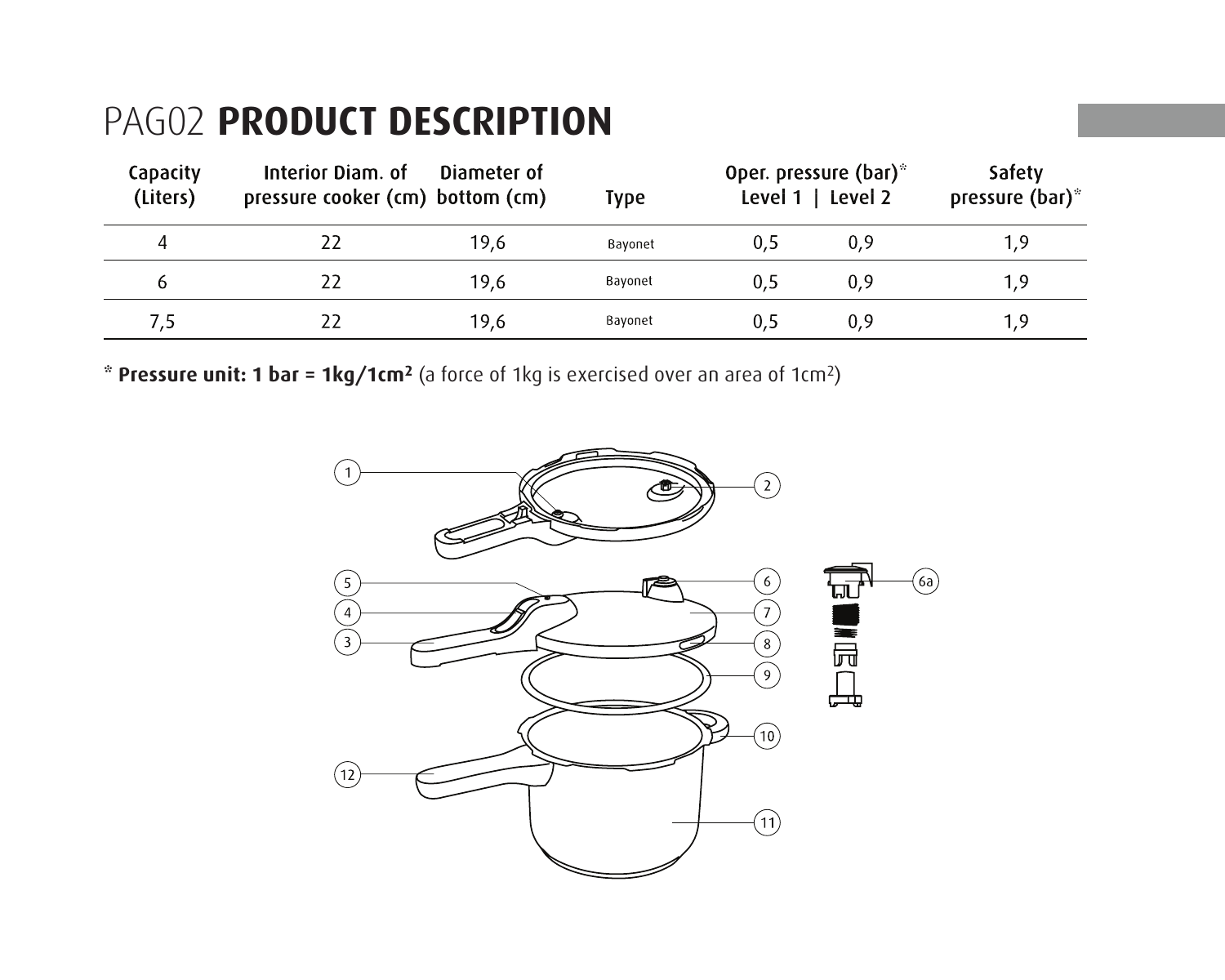## **PRODUCT DESCRIPTION** PAG03

| Pressure cooker diameter                                                                                                                                                                                                                             | 022 cm                                |  |
|------------------------------------------------------------------------------------------------------------------------------------------------------------------------------------------------------------------------------------------------------|---------------------------------------|--|
| Capacity                                                                                                                                                                                                                                             | $4L - 6L - 7,5L$                      |  |
| 1. Safety valve<br>Safety device which opens and closes automatically, releasing any excess pressure inside the pressure cooker. It is connected to the<br>pressure indicator and block the closing/opening button to prevent the opening of the pre |                                       |  |
| 2. Adiustment valve nut                                                                                                                                                                                                                              |                                       |  |
| 3. Bakelite lid handle                                                                                                                                                                                                                               |                                       |  |
| 4. Closing/openining button<br>After placing the lid, the linear movement of this button allows the opening and closing of the pressure cooker. It only allows the<br>pressure cooker to open when it no longer has any pressure inside.             |                                       |  |
| 5. Pressure indicator Device indicating the presence of pressure inside the pressure cooker.                                                                                                                                                         |                                       |  |
| 6. Adjustment valve<br>Device stabilising the pressure inside the pressure cooker when in operation by selecting the desired pressure level.                                                                                                         |                                       |  |
| 6a. Selector button<br>Allows the pressure level to be selected and the pressure cooker to be depressurised. It may be removed to clean the adjustment valve.                                                                                        |                                       |  |
| 7. Complete lid                                                                                                                                                                                                                                      |                                       |  |
| 8. Safety window<br>Safety device allowing the release of steam via expansion of the ring.                                                                                                                                                           |                                       |  |
| 9. Silicone pressure cooker rem sealing ring<br>Allows the pressure cooker to be sealed.                                                                                                                                                             | * 644000019903                        |  |
| 10. Bakelite side handle                                                                                                                                                                                                                             | * 644000019902                        |  |
| 11. Pressure cooker unit                                                                                                                                                                                                                             |                                       |  |
| 12. Bakelite unit handle                                                                                                                                                                                                                             | * 644000019901                        |  |
| - Not available on the market                                                                                                                                                                                                                        | <sup>e</sup> Code for separated parts |  |

Only use replacement parts of the SILAMPOS brand and of the model in question. Contact the Silampos Post Sales Assistance Service.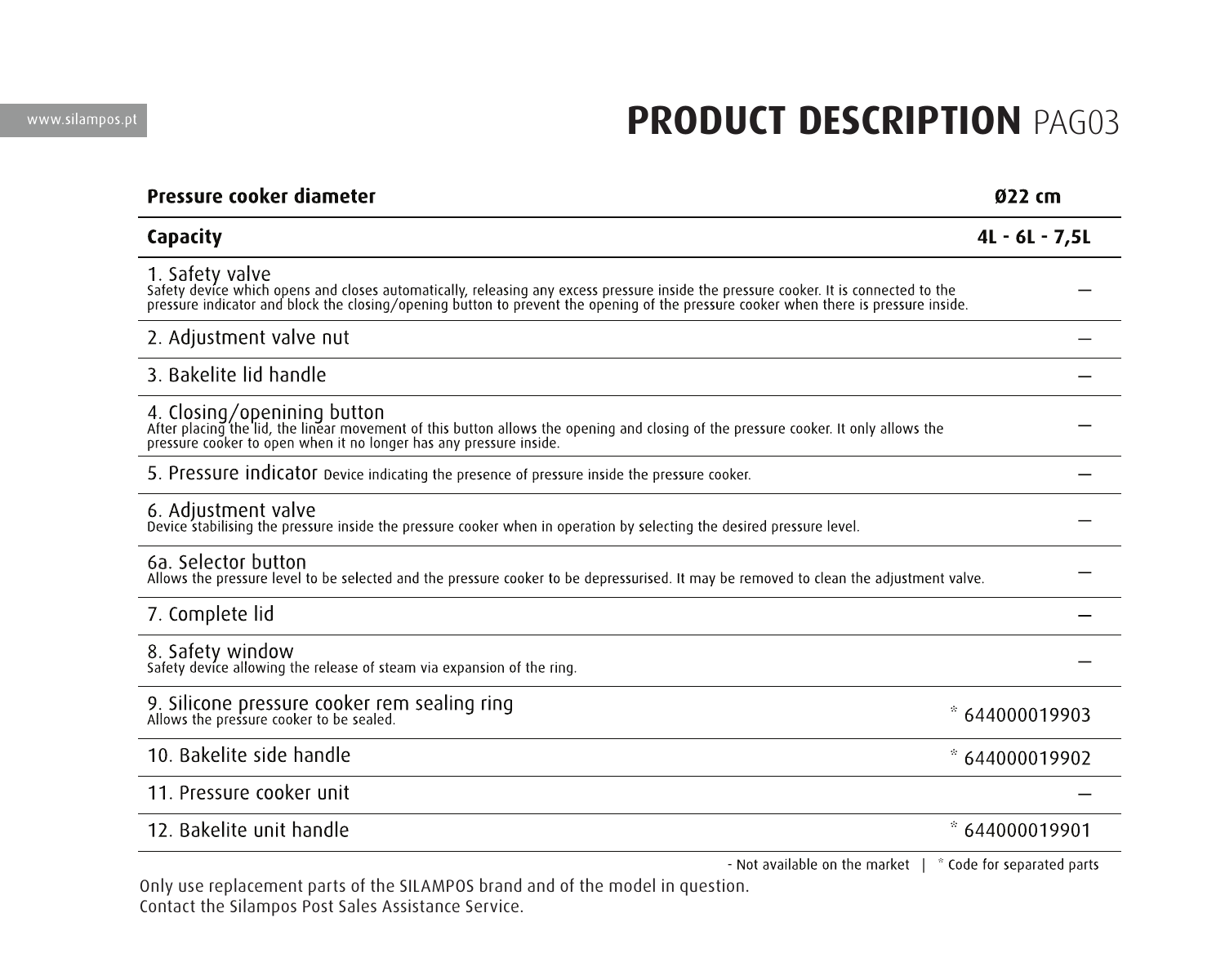#### PAG04 **PRIOR TO FIRST USE**

Prior to first use, remove all the labels from the pressure cooker. Wash it in hot water and washing-up liquid. After washing, dry it with a cloth.

Lubricate the sealing ring with a bit of cooking oil to facilitate the opening and closing of the pressure cooker. Make sure the steam release devices are clear.

Give the pressure cooker a test run using half a litre of water. Let it cook for 10 minutes until the adjustment valve starts giving off steam.

#### Minimum Quantity:

You should not use the pressure cooker with a quantity of liquid of under 250 ml; you may damage the pressure cooker and/or the heat source.

#### Maximum Quantity:

#### **Do not fill the pressure cooker more than 2/3 of its capacity.**

**Please note** if you exceed the limit of the capacity, the steam could be released through the adjustment valve or through the edge of the lid. This could also occur if the heat source is too high.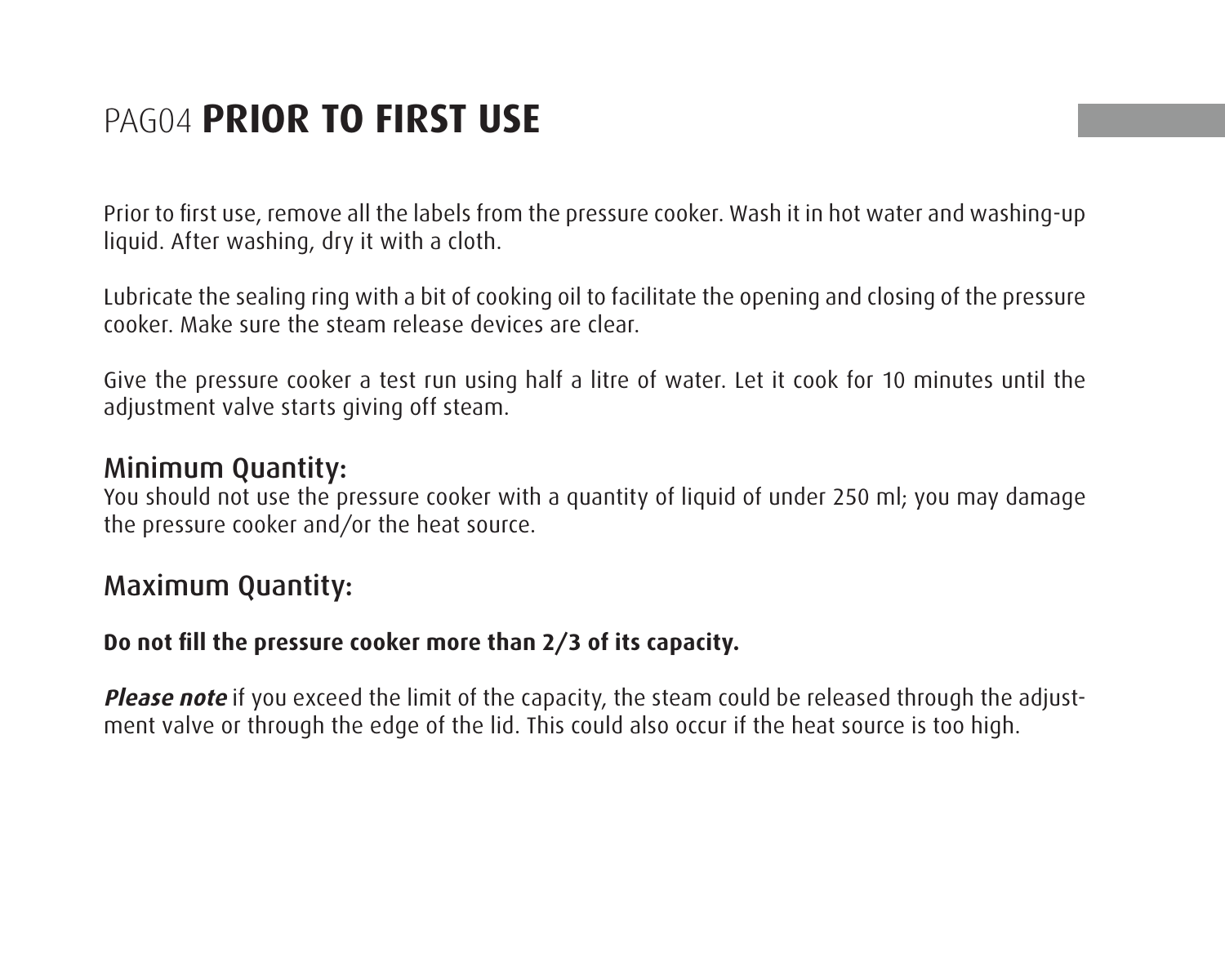# **USING THE PRESSURE COOKER** PAG05

#### **3.1** PRIOR TO USE

**1.** Place the ring on the inner edge of the lid, checking that it is adjusted and correctly placed in accordance with (**FIG.01**)

**2.** Check whether the adjustment valve is clear: Pull the selector button, turn it to the position  $\Phi$ , remove it and check whether the channel is clear. (**FIG.02**)

**3.** Check whether the safety valve is clear, lightly pressuring the valve piston via the interior of the lid, with the aid of a pointed object. (**FIG.03**)

**4.** To close the pressure cooker, place the lid in such a way as to make the lid close position indicator  $\Leftrightarrow$  coincide with the close position indicator of the pressure cooker handle  $\triangleleft$  and turn the lid clockwise. (**FIG.04**)

**5.** After ensuring the overlaying of the lid handles and of the pressure cooker unit (**FIG.05**), pull the button to the close position until you hear a click. (**FIG.06**)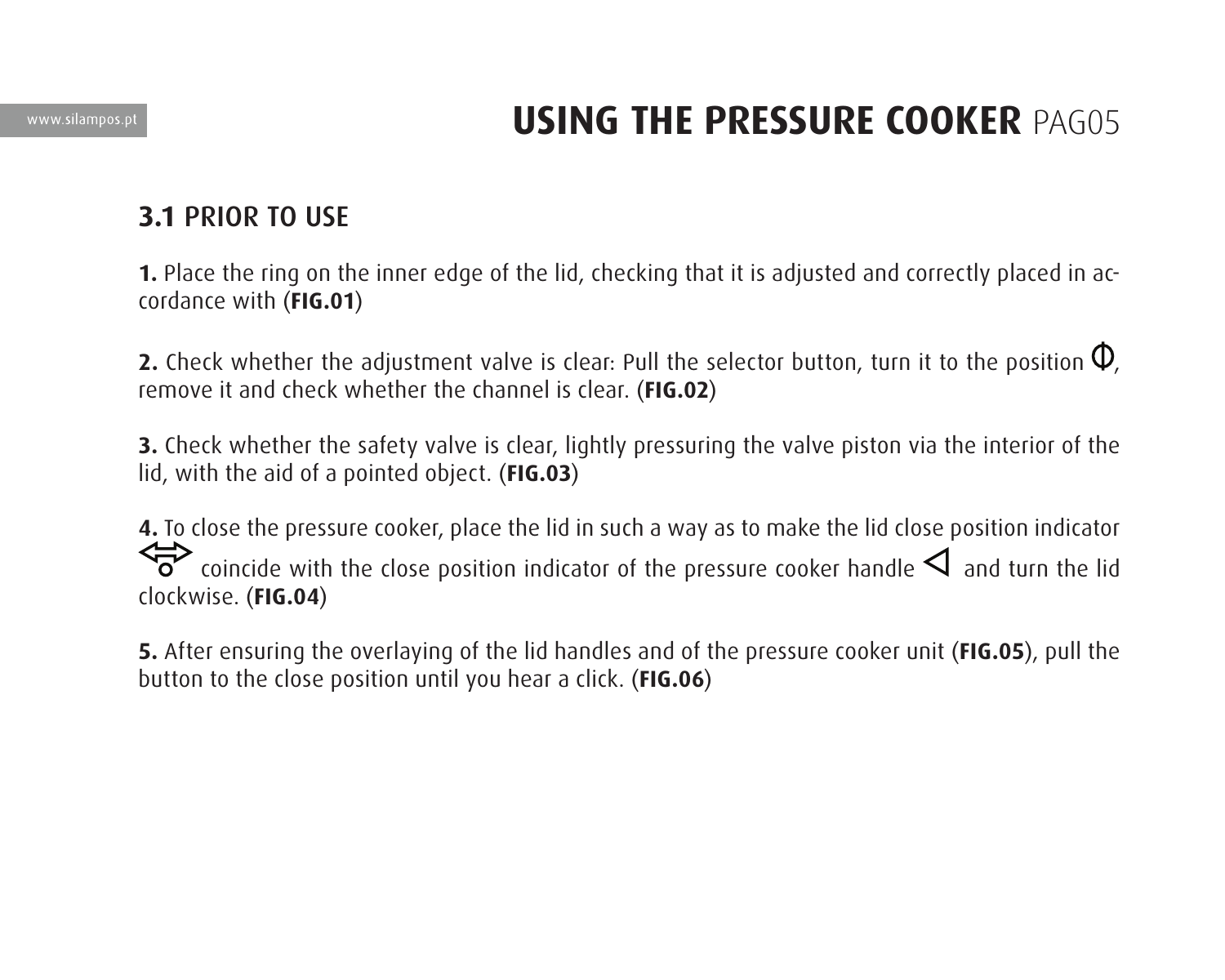## PAG06 **USING THE PRESSURE COOKER**

















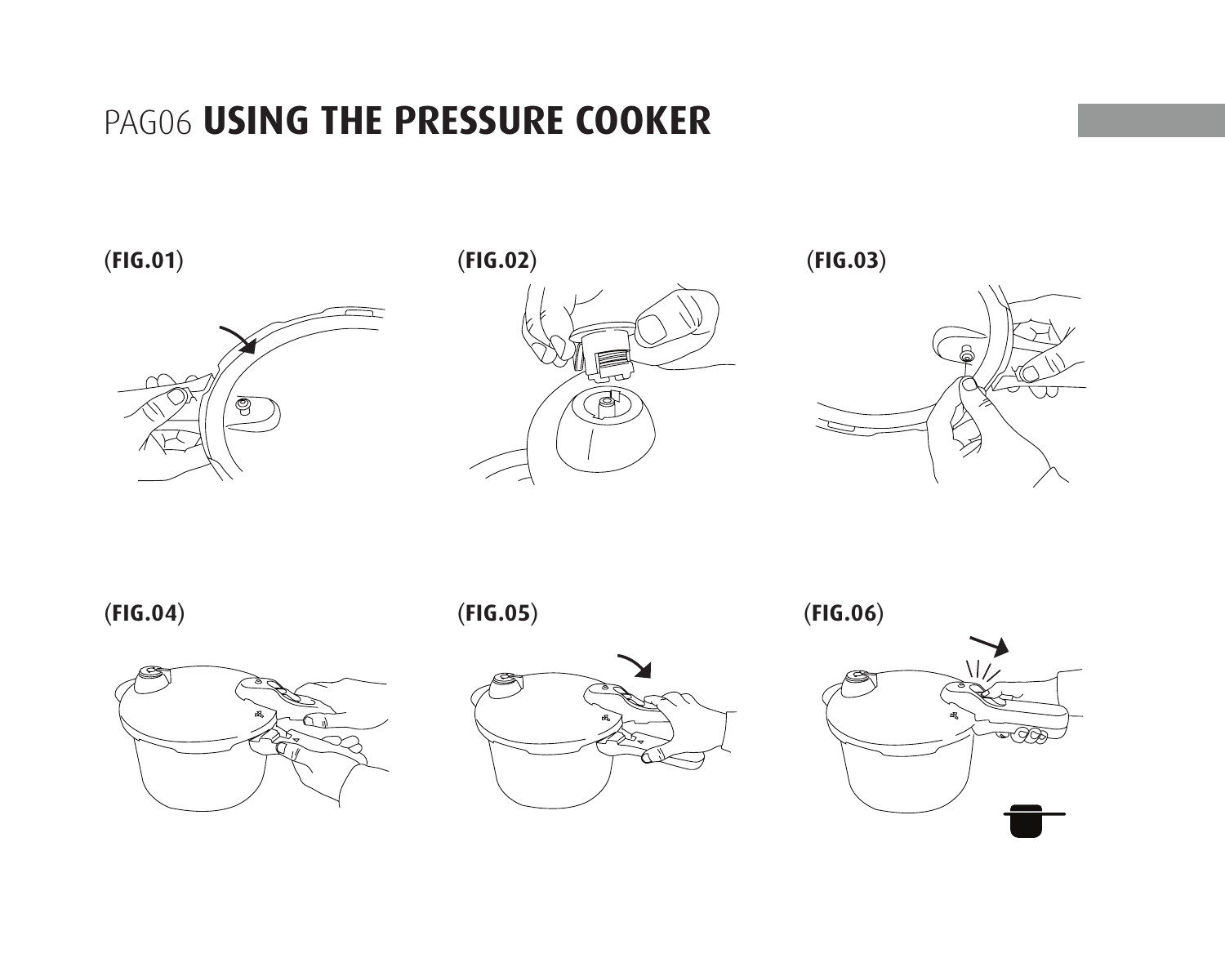# **USING THE PRESSURE COOKER PAG07**

#### **3.2** DURING USE

**1.** Place the pressure cooker on the connected heat source.

**Please note** that with induction-heating cooking, extremely high temperatures are reached in a matter of seconds, which requires greater precaution and care.

**2.** Select the pressure level you wish to use:

- Position (0.5 bar): for fast cooking;

- Position (0.9 bar): for super fast cooking.



**3.** Start counting cooking time after checking that the steam is coming out in constant fashion via the adjustment valve.

**4.** If during the use of the pressure cooker the pressure indicator fails to rise and/or the adjustment valve does not release steam, check whether the power of the heat source is strong enough. Should this persist, depressurise the pressure cooker and check:

- Whether the quantity of liquid inside the pressure cooker is sufficient;

- Whether the pressure cooker is closed;

- Whether the adjustment valve is clear;

- Whether the silicone sealing ring and the edge of the lid are in good conditions.

During the first minutes of the cooking process, it is normal if the adjustment valve does not release the steam or do it intermittently.

**5.** Do not place objects on the pressure indicator and/or adjustment valve whilst the pressure cooker is working.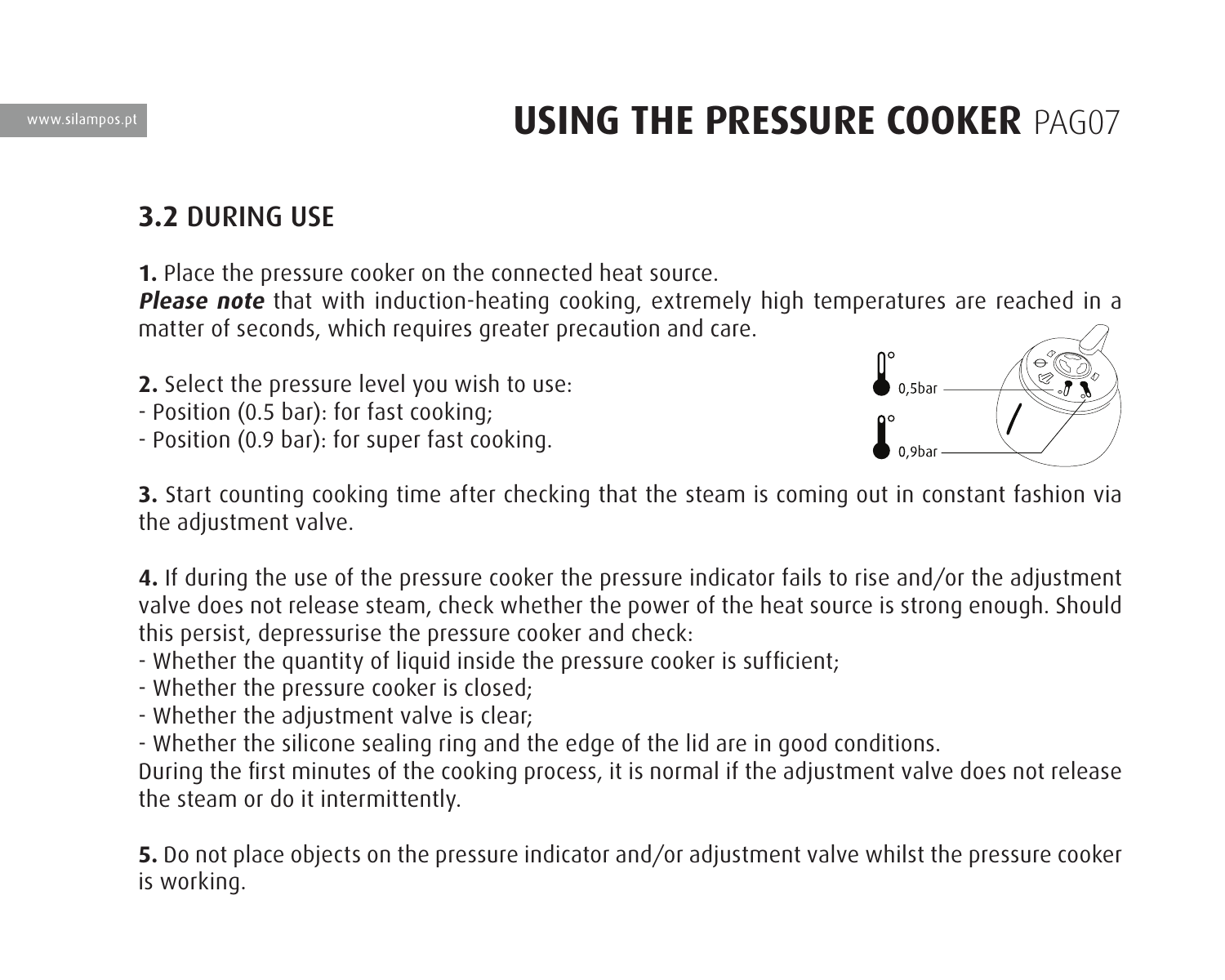#### PAG08 **USING THE PRESSURE COOKER**

**6.** Use the heat stored in the thermal bottom and save energy by disconnecting the heat source before the food cooking time has terminated.

**7.** If steam is released via the lid edges, via the safety valve and/or via the expansion window, remove the pressure cooker from the heat source, depressurise it and check:

- Whether the adjustment valve is clear;
- Whether the sealing ring is clean, properly positioned and shows any sign of deterioration;

- Whether the edge of the pressure cooker unit shows any signs of deterioration which prevent the effective adjustment of the sealing ring.

#### **3.3** UPON COMPLETION OF USE

**1.** Once the cooking time has elapsed, remove the pressure cooker from the heat source and depressurise it, slowly turning the selector button to the position indicated in (**FIG.07**), to release the steam. **Please note** that you should be extremely careful to avoid any burns which may be caused by the steam released.

**2.** After depressurisation, open the pressure cooker moving the button from the close to the open position until you hear a click (**FIG.08**); remove the lid, turning the handle anti-clockwise. (**FIG.09**). **Please note** that you should not force the opening of the pressure cooker until the pressure indicator is totally down, as this practice can put the user in danger and damage the cooker.

**3.** To handle the pressure cooker only use Bakelite accessories and, where necessary, wear gloves or some other means of protection. (**FIG.10**).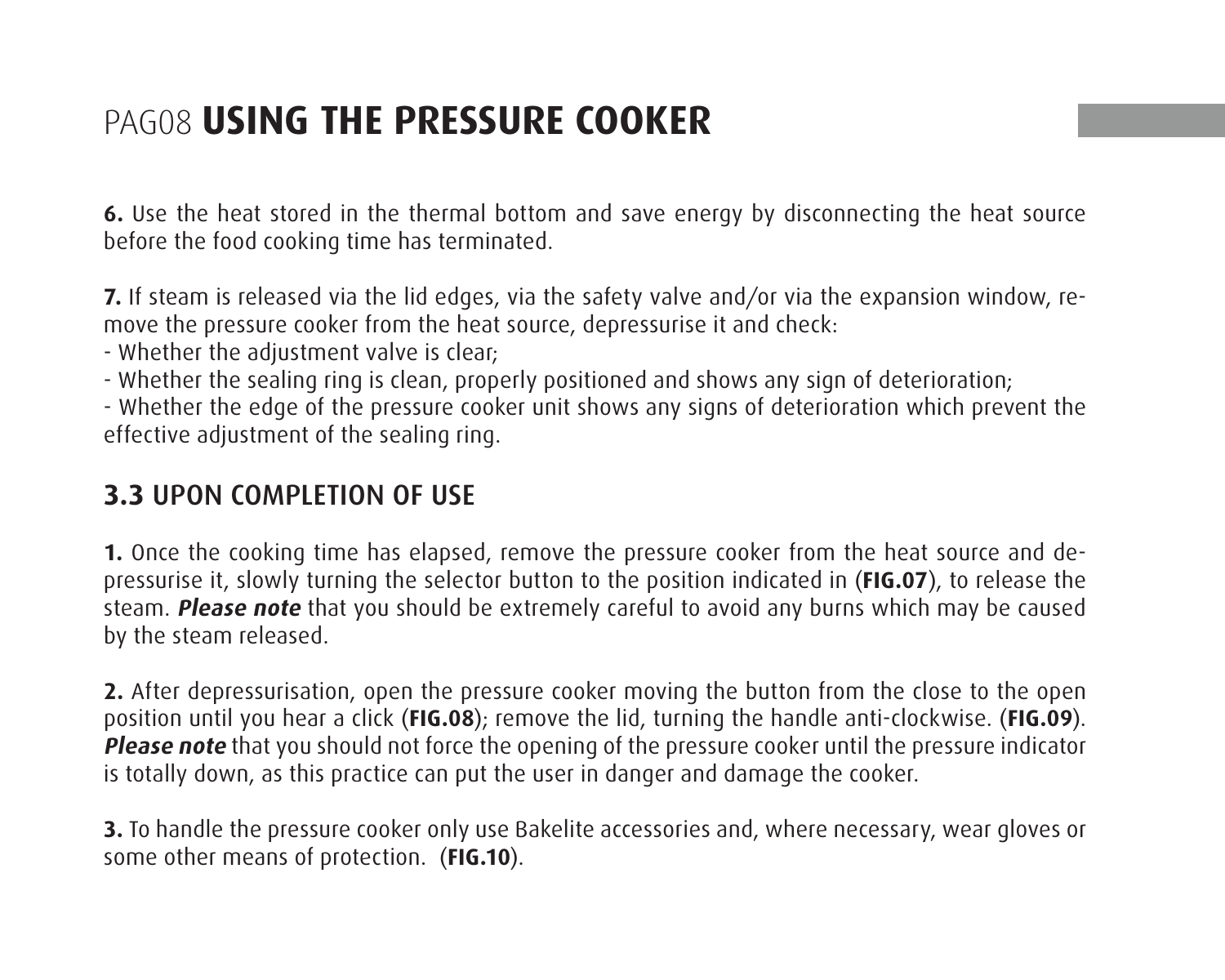## **USING THE PRESSURE COOKER PAG09**

**4.** Wash the pressure cooker in plentiful water and washing-up liquid to prevent the stainless steel from being eroded by the cooking of salty or acidic foods. You can wash the pressure cooker in the dishwasher, removing the sealing ring first.

**5.** If you burned the food during the cooking process: Leave the pressure cooker to rest in water and some washing-up liquid for a few minutes before washing it.

**6.** For more thorough cleaning:

- Remove the sealing ring and wash it.
- Remove the selector button and rinse under the tap via the adjustment valve (**FIG.11**).

Reset the selector button and check whether the system has been properly assembled. This shall be easy to move. **Please note** that an improper assembly may make the operation of the adjustment valve difficult or even stop it from working, obliging the safety valve to operate.

- Check whether the safety valve is clear, lightly pressing the valve piston via the interior of the lid with the aid of a pointed object.

**7.** Once clean and dry, put the pressure cooker away without its lid on to avoid deformations to the sealing ring. (**FIG.12**)

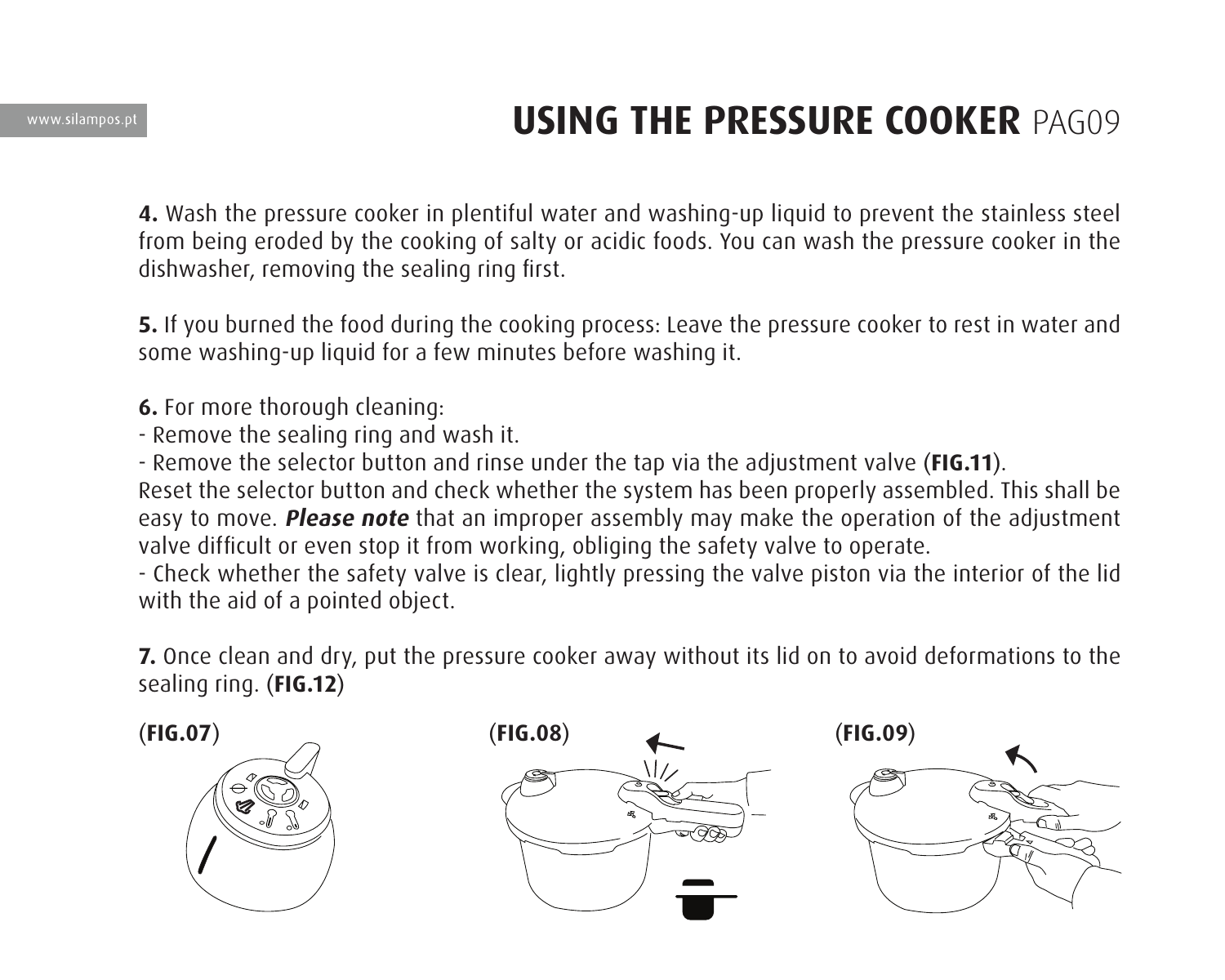## PAG10 **USING THE PRESSURE COOKER**



### **UPKEEP AND MAINTENANCE**

#### Keep your pressure cooker in good working order for longer:

- Don't heat the pressure cooker when it's empty. If you left the pressure cooker on the heat source without any liquid inside, take the pressure cooker to the Silampos post-sales assistance service to be checked.

- The salty cooking water and the water with washing-up liquid shall not remain in the pressure cooker for long time periods.

- After 10 years it is recommended you carry out a general revision of the pressure cooker at the Silampos post-sales assistance service.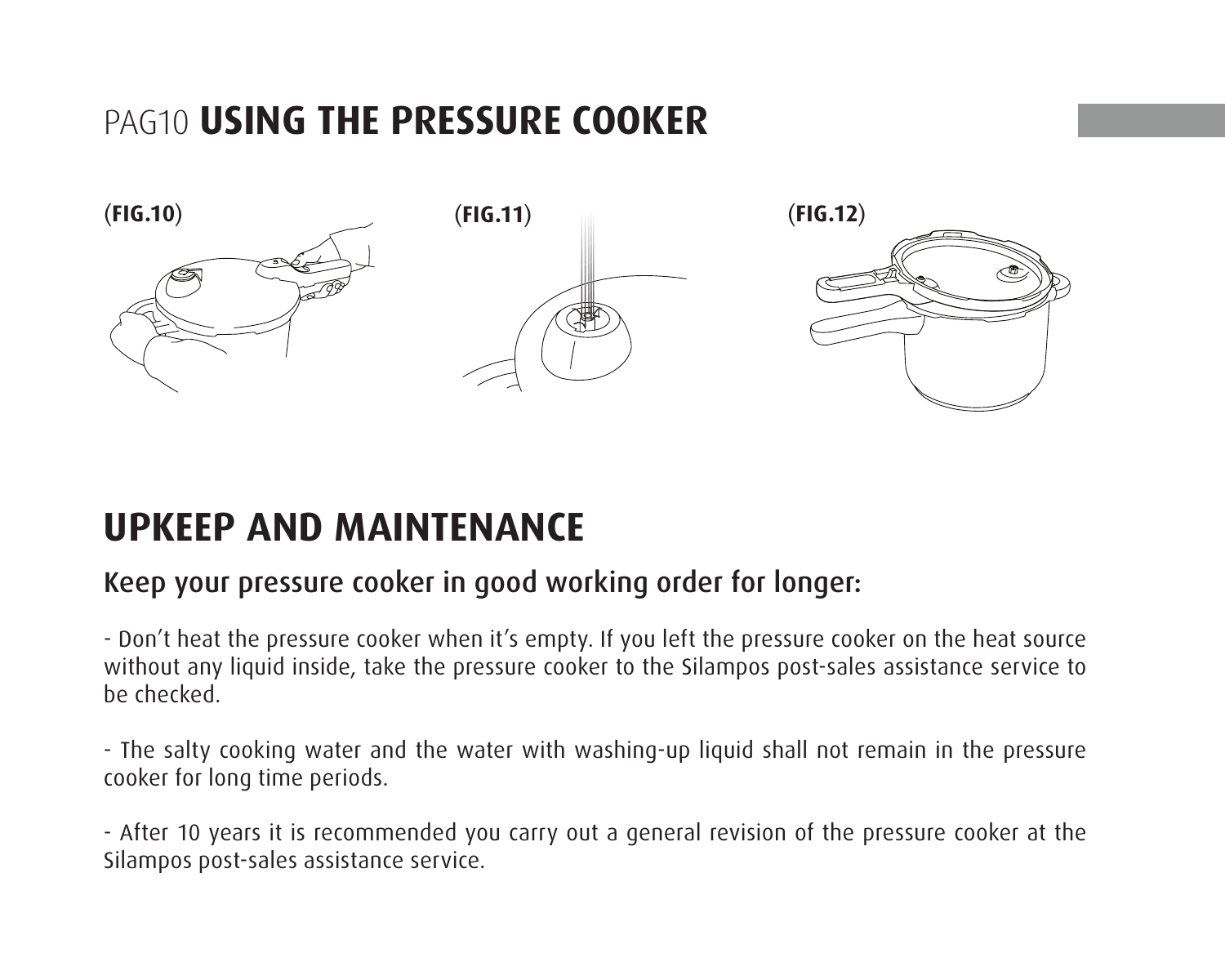# **UPKEEP AND MAINTENANCE** PAG11

#### **- Replace the sealing ring every year or at least every two years.**

It will need to be replaced early whenever the following occur:

- Cracks or dents
- Deformations;
- Dark appearance;
- Lack of flexibility.

Any of the aforementioned irregularities may prevent the correct sealing or closure of the pressure cooker.

#### To place a new sealing ring:

- Select a Silampos sealing ring identified in the table (pag.03)

- Place the ring on the inner edge of the lid, checking that it is adjusted and properly placed.

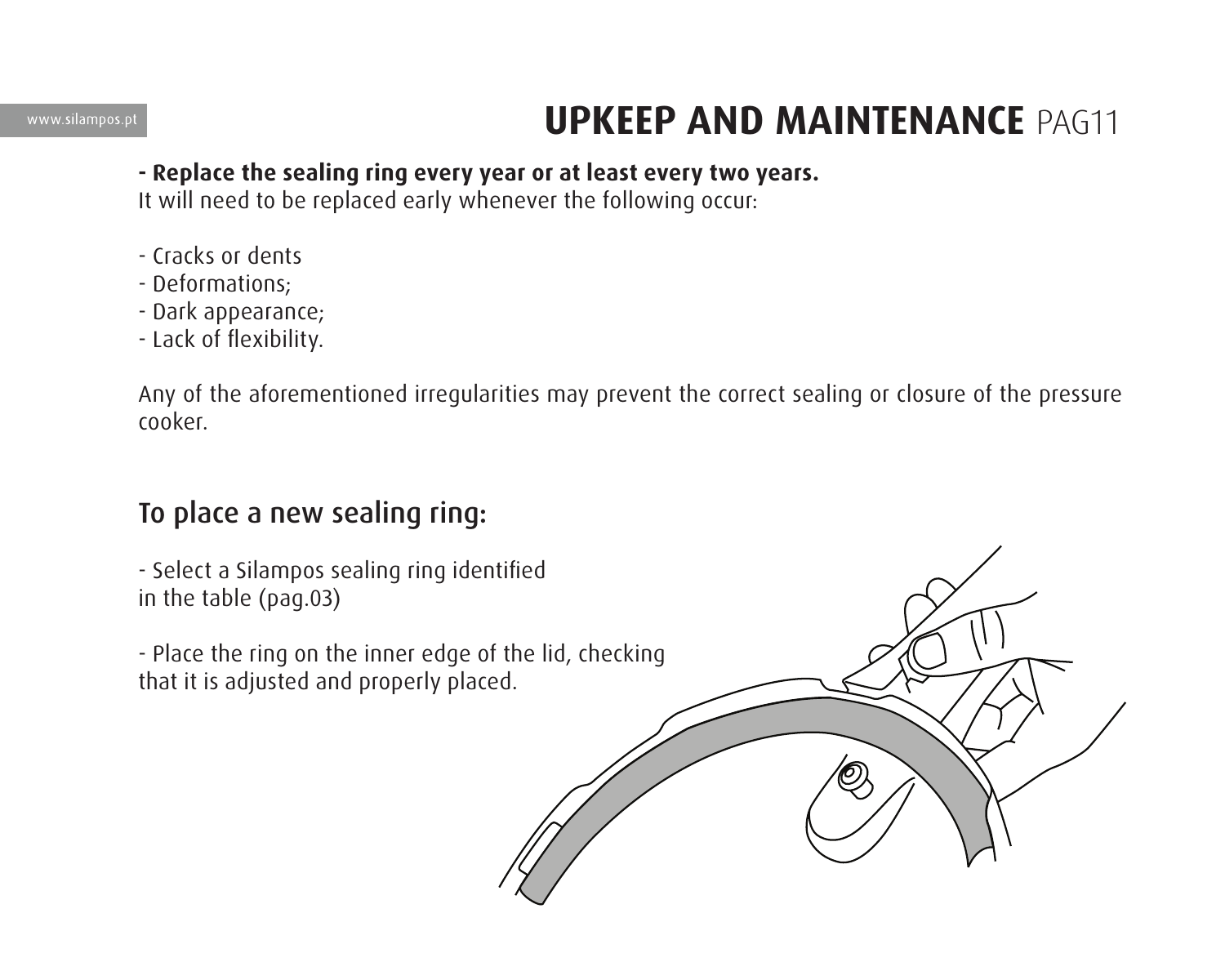# PAG12 **UPKEEP AND MAINTENANCE**

| <b>OCCURRENCE</b>                 | <b>RECOMMENDATION</b>                                                                                                            |
|-----------------------------------|----------------------------------------------------------------------------------------------------------------------------------|
| Removal of labels                 | Wetten the label in very hot water and remove<br>it. If traces of glue remain, soak a bit of cotton<br>wool in alcohol and wipe. |
| Use of abrasive pads              | This type of wire mesh scratches the surface of<br>the pressure cooker. Rub horizontally and not<br>vertically.                  |
| Use of detergents                 | Do not use disinfectants containing bleach or<br>other detergents containing chlorine (Cl).                                      |
| <b>Burned food</b>                | Add some water and ammoniac detergent and<br>leave to rest for a few minutes. Wash the piece<br>normally.                        |
| Limescale stains (whitish stains) | Add a bit of vinegar and water and heat the<br>pressure cooker for a few minutes. Leave to<br>cool and wash normally.            |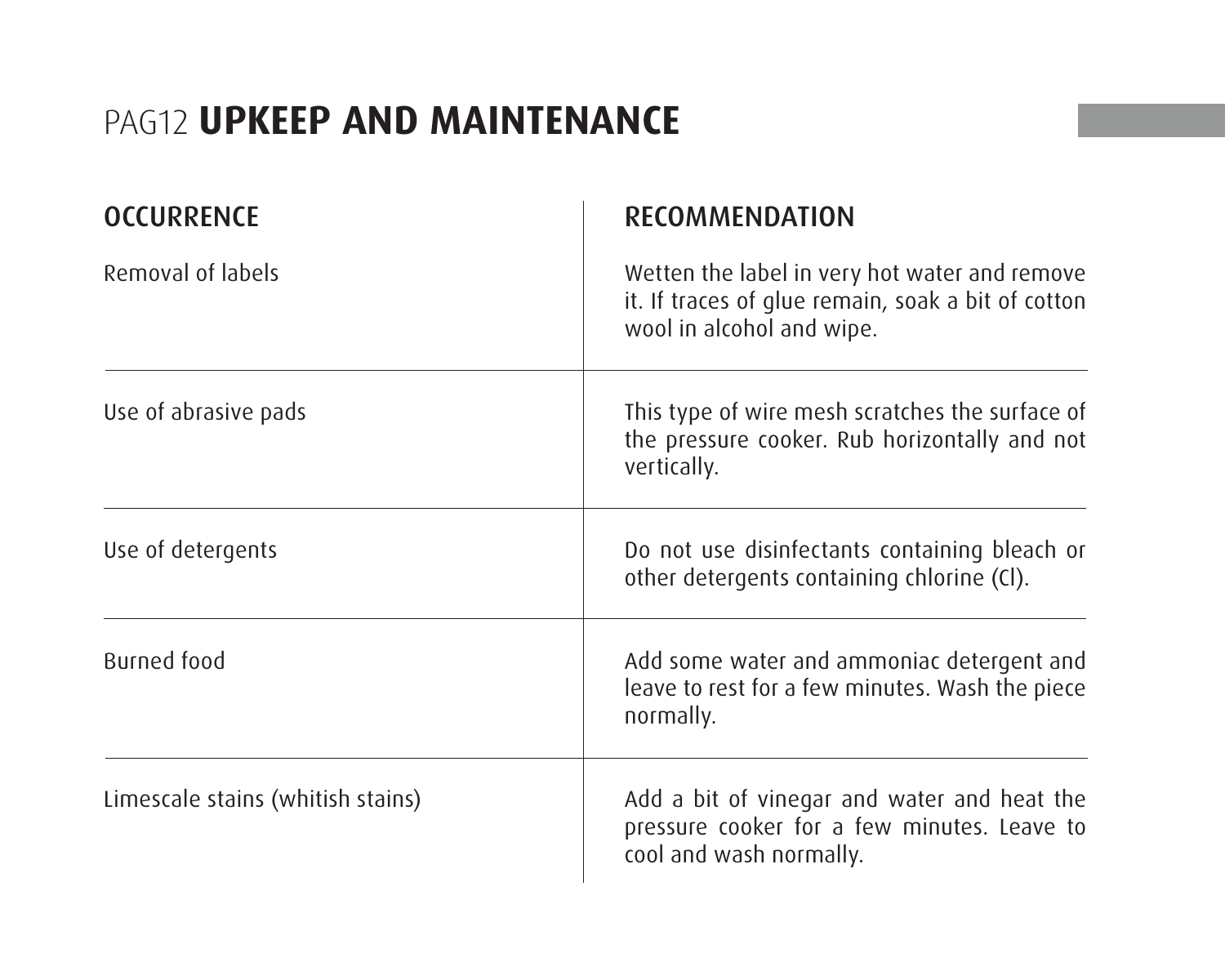## **UPKEEP AND MAINTENANCE** PAG13

| <b>OCCURRENCE</b>                    | <b>RECOMMENDATION</b>                                                                                                                                                                       |
|--------------------------------------|---------------------------------------------------------------------------------------------------------------------------------------------------------------------------------------------|
| Rust stains (brownish stains)        | Do not use steel wire pads when cleaning stain-<br>less steel parts. This type of pad may leave rust<br>stains, permanently damaging the surface of<br>the piece. Use stainless steel pads. |
| Food stains                          | Add some bicarbonate of soda and water and<br>heat the piece for a few minutes. Leave to cool<br>and wash.                                                                                  |
| Excess heat stains (coloured stains) | Clean the piece with a 10% nitric acid diluted<br>solution, or use brighteners for chrome items.                                                                                            |

The **SILAMPOS** cleaning product is recommended and effective at removing stains and residues, making your pressure cooker shine again.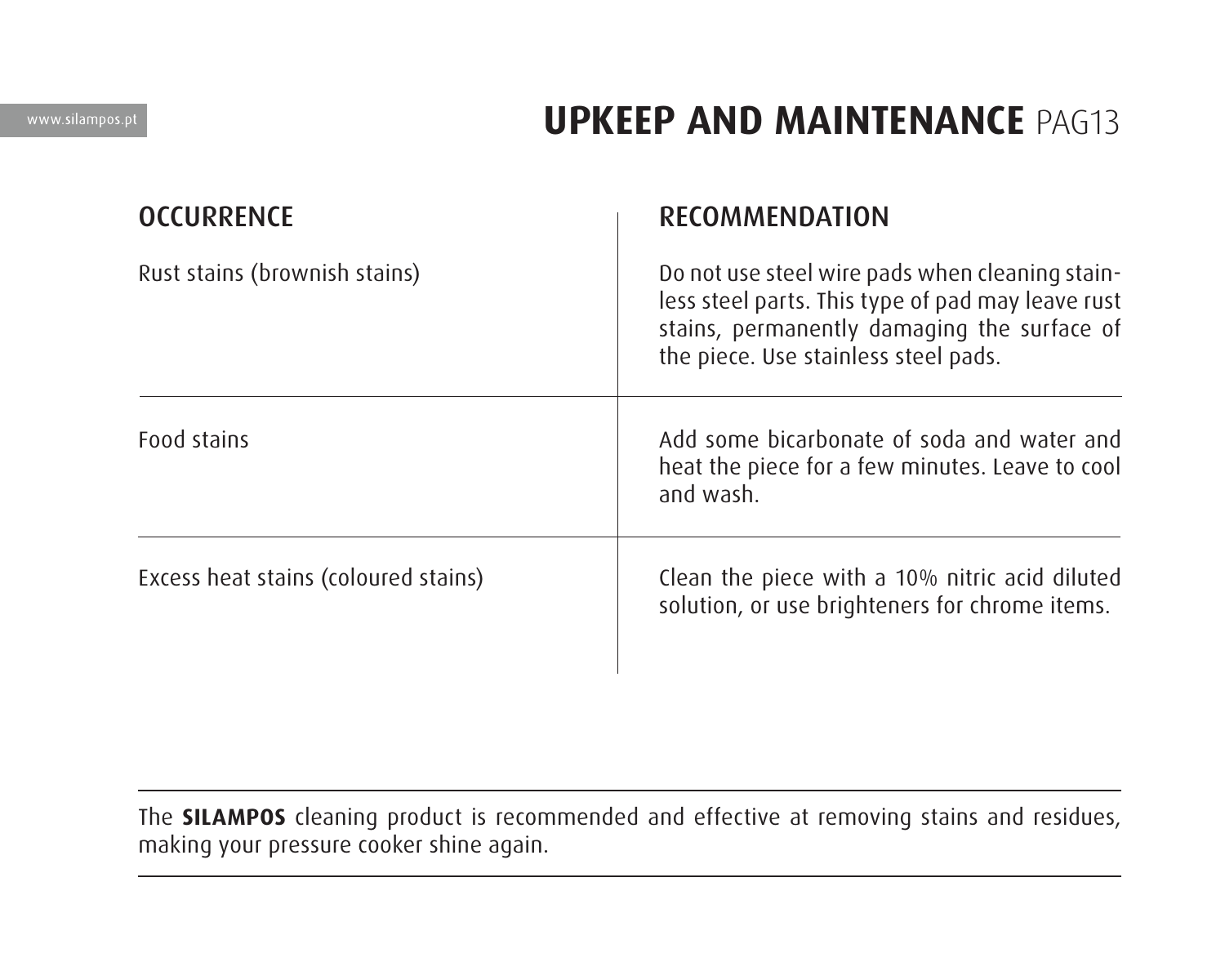# PAG14 **WARRANTY CERTIFICATE**

The Silampos Easy pressure cooker has a 2-year warranty and a specific 25-year warranty for its Impact Disc Plus thermal bottom, against manufacturing defects. The consumer should inform the seller if there is any lack of compliance within 2 months starting from the day it was detected in order to benefit from the warranty. The warranty period starts from the date of the product delivery and does not cover the parts subject to periodic replacement, as classified in the instructions attached, and any damage caused by negligent use, improper use or accident. When the product does not comply with the contract, the consumer has the right to require it for free. The warranty shall be null and void when unauthorised entities have repaired, modified or replaced pressure cooker parts. The expression "for free", used previously, is related to the needed expenditures to establish the compliance of the product with the contract, including namely transport, working force and material expenditures. Those expenditures and the risks related to the postage of the pressure cooker to Silampos Customer Services and its subsequent devolution to the client are Silampos responsibility only when the warranty duty is fulfilled. Any expenses relating to the maintenance or restoration of the product apart from the appliance of the warranty shall be borne by the consumer. The warranty is free and occurs automatically when purchasing the Easy pressure cooker. The rights and duties of both involved parts are stipulated in the decree-law n° 67/2003, modified by the decree-law n° 84/2008, to which it is related to.

CONTACT FOR ASSISTANCES - Silampos, Sociedade Industrial de Louça Metálica Campos, S.A. Rua das Cortinhas, nº.301 | 3701-906 Cesar PORTUGAL | Tel.: 351.256850400 | servicoaoconsumidor@silampos.pt

## **DECLARATION OF COMPLIANCE**

To all intents and purposes, we do hereby declare that the pressure cookers manufactured by Silampos comply with the provisions of EEC Directive no.97/23 and the applicable standards, to wit EN 12778. As well as with EEC Regulation no.1935/2004, ensuring that all the food compatibility requirements have been complied with.

**Manufacturer** SILAMPOS - Sociedade Ind. de Louça Metálica Campos, S.A. - P.O. Box 2004 - Cesar PORTUGAL **Evaluation of Compliance** Module B "Exam CE de Tipo" **Body Notified** CATIM - Centro de Apoio Tecnológico à Indústria Metalomecânica nº.0464

**April 2008 Signature** Engº. Anibal Campos

 $+u^{\prime}$